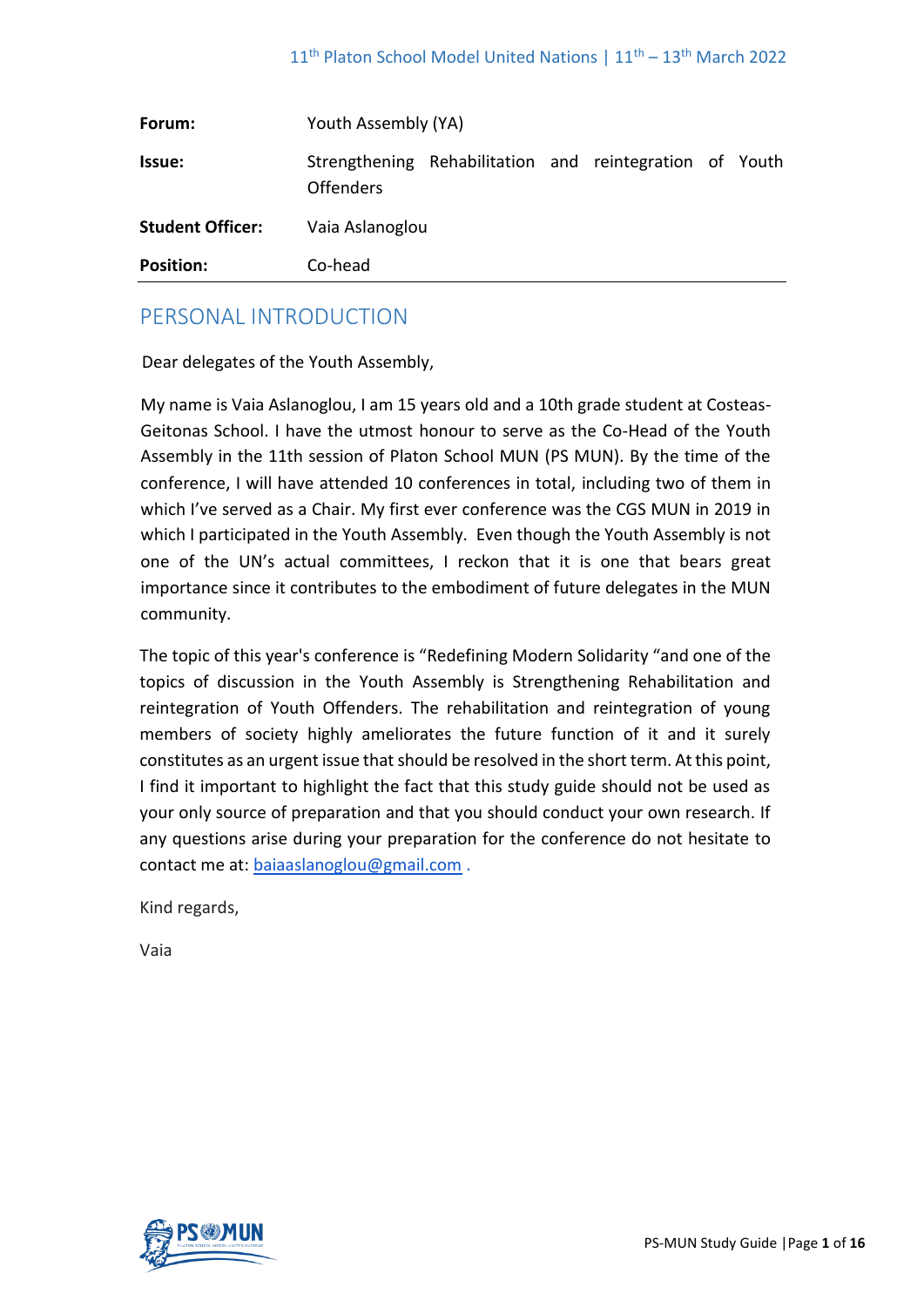# TOPIC INTRODUCTION

Until the late 19th century minors were prosecuted and sentenced as adults. The first juvenile court was established in Cook County, Illinois in 1899. In the beginning, the defendant lacked legal representation and the differentiated treatment wasn't more than an informal discussion with the judge. The procedure as a whole was conducted privately with little to no access to the public. Instead of imprisoning juveniles in adult facilities, the system came up with some alternatives to imprisonment with examples of probation, supervision, education and guidance.

The lack of formality and transparency, as well as the phenomenon of violation of their rights in 1967 the Supreme Court took initiative, namely the "In re Gault". The Supreme Court ruled that juveniles charged with delinquency in juvenile court are entitled to much of the same due process rights as adults charged with crimes, including the right to an attorney and the ability to confront witnesses against them.

The Supreme Court expanded youths' constitutional rights after Gault, including the right to have their allegations proven beyond a reasonable doubt and the right to avoid double jeopardy. Despite the Supreme Court's ruling in 1971 that minors do not have the right to a jury trial in juvenile court, several states have chosen to grant adolescents the right to a jury trial following judicial or federal legislation.

Since then, many changes have contributed to the formation of the existing youth criminal justice system and they all have as a common objective their rehabilitation and reintegration into society. Numerous alternatives to imprisonment exist and they are all implemented suitably.

Effective rehabilitation is important because it helps to eliminate the vicious cycle of recidivism and proper rehabilitation can lead to a juvenile delinquent population not resorting to adult criminal activity.

# DEFINITION OF KEY TERMS

## Rehabilitation

A practice focusing on the reformation of a convict to a law-abiding citizen capable of returning to society as a functioning member of it, including programs focusing on mental health, substance abuse, and educational services.

## Reintegration

The support offered to offenders during their re-entry into society following imprisonment and occurs when they become active and productive members of their community

## Community Service

Alternative form of punishment served in lieu of or in addition to imprisonment. It benefits the community that has been harmed by the offender's crime and it is

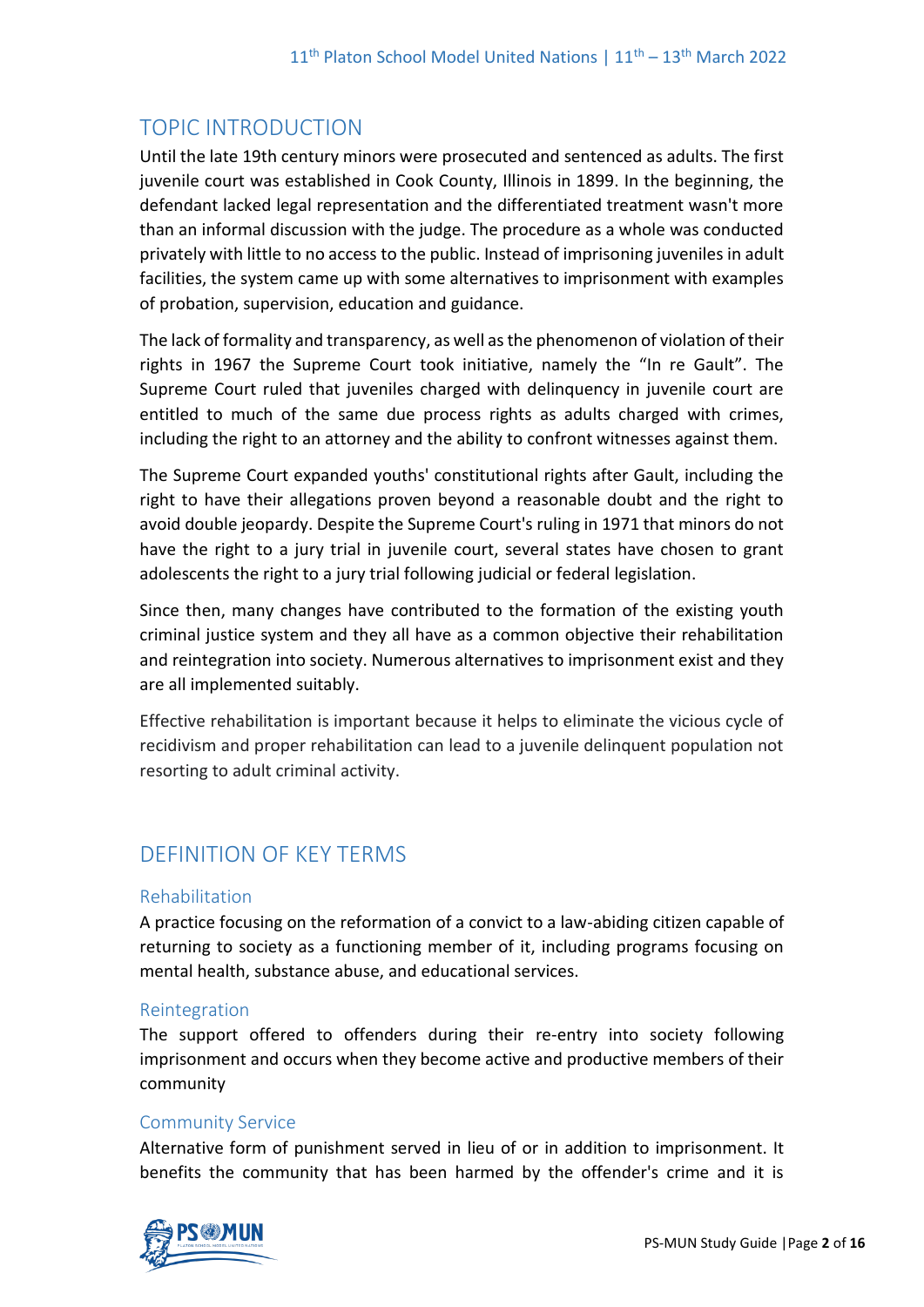ordered by the sentencing judge, specifying the specific hours and timeframe within which it must be completed.

## Probation

A specified time period within which a person who has committed a crime has to be supervised by a parole officer and has to be a righteous citizen rather than being sent to prison.

## Parole

"The conditional release of prisoners before they complete their sentence. If paroled prisoners violate the conditions of their release, they may be returned to prison."<sup>1</sup>

## Detention place

A place where offenders can be held for a maximum of 6 months.

## Approved School Order

Youths reside in an Approval School for two or three years.

## Reformative Training Order

This Order applies to youths above 16 years old, who may be ordered to undergo reformative training in prison for up to three years. Youths between 14 to 16 years old can be sentenced for reformative training if they were beyond control in the Boys' or Girls' Home.

## Weekend Detention

A form of custodial sentence according to which the minor will be held in an approved institution or detention place only during the weekends, for a maximum of 52 weekends.

## Recidivism

It refers to a person's relapse into criminal behavior.

## Juvenile recidivism

The number of minors who get convicted of a crime, serve their time, and then later end up convicted and incarcerated again for another offense.

## Delinquent act

"An act committed by a juvenile for which an adult could be prosecuted in a criminal court, but when committed by a juvenile is within the jurisdiction of the juvenile court."<sup>2</sup>

<sup>1</sup> "Parole." Legal Information Institute, Legal Information Institute, [https://www.law.cornell.edu/wex/parole.](https://www.law.cornell.edu/wex/parole) <sup>2</sup>Glossary[,https://www.ojjdp.gov/ojstatbb/glossary.html#:~:text=Delinquent%20act%20%2D%20An%20act%20co](https://www.ojjdp.gov/ojstatbb/glossary.html#:~:text=Delinquent%20act%20%2D%20An%20act%20committed,jurisdiction%20of%20the%20juvenile%20court) [mmitted,jurisdiction%20of%20the%20juvenile%20court.](https://www.ojjdp.gov/ojstatbb/glossary.html#:~:text=Delinquent%20act%20%2D%20An%20act%20committed,jurisdiction%20of%20the%20juvenile%20court)

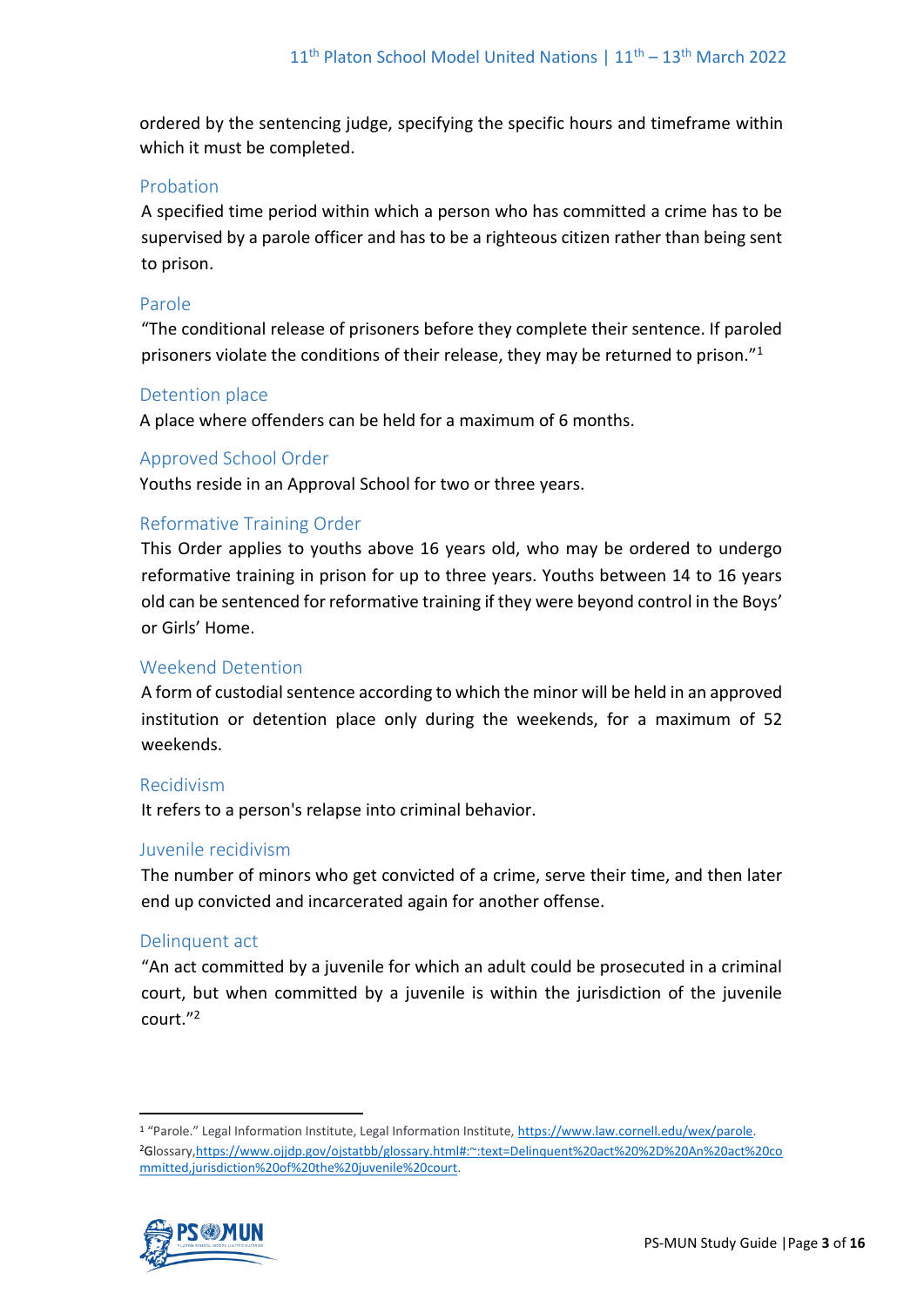#### In re Gault case

"Was the first time that the Supreme Court held that children facing delinquency prosecution have many of the same legal rights as adults in criminal court, including the right to an attorney, the right to remain silent, the right to notice of the charges, and the right to a full hearing on the merits of the case." $3$ 

## BACKGROUND INFORMATION

#### Major differences between the youth and adult criminal justice systems

The Youth Criminal Justice Act states that the youth and adult criminal justice systems should be kept separate. They present some principal differences but at the same time, they share some key guidelines. Both juveniles and adults share corresponding fundamental rights such as the right to an attorney, the right not to incriminate yourself, the right to be aware of the charges against you etc. Conversely, depending on the seriousness of a crime, juveniles are for the most part prosecuted for the commission of "delinquent acts", whereas adults are being prosecuted for the commission of the crime. However, this does not apply to every case of crime, since if the case is deemed of a certain degree by the courthouse, the juvenile can be prosecuted and later on punished according to the adult criminal system. In order for the juvenile to be treated as delinquent, an adjudication hearing takes place instead of a public trial with a jury where the judge hears all the evidence then makes a ruling as to whether the juvenile is or is not delinquent. The adult justice system focuses predominantly on the punishment of individuals, the juvenile system focuses on the rehabilitation and the best interest of the minor.

#### Factors influencing criminal behaviour

#### Behavioural

Children who have confronted violence in social settings such as family and school tend to project those experiences to the outside world, often trying to prove themselves. There are cases where they link their fate to a criminal environment. Additionally, since parents and family constitute their children's role model, growing up, children view them as examples and imitate their behaviour. In their minds, they perceive their actions as exemplary. They can follow the path of family members who engage in criminal behaviour or peers prone to committing criminal acts. Children who are neglected or abused are more likely to commit crimes than other people. They tend to repeat the cycle of violence that they faced as children, transform it and project it in many different ways to society. In some cases, they even acknowledge

<sup>&</sup>lt;sup>3</sup> "In Re Gault." NJDC, [https://njdc.info/practice-policy-resources/united-states-supreme-court-juvenile-justice](https://njdc.info/practice-policy-resources/united-states-supreme-court-juvenile-justice-jurisprudence/in-re-gault/)[jurisprudence/in-re-gault/.](https://njdc.info/practice-policy-resources/united-states-supreme-court-juvenile-justice-jurisprudence/in-re-gault/)

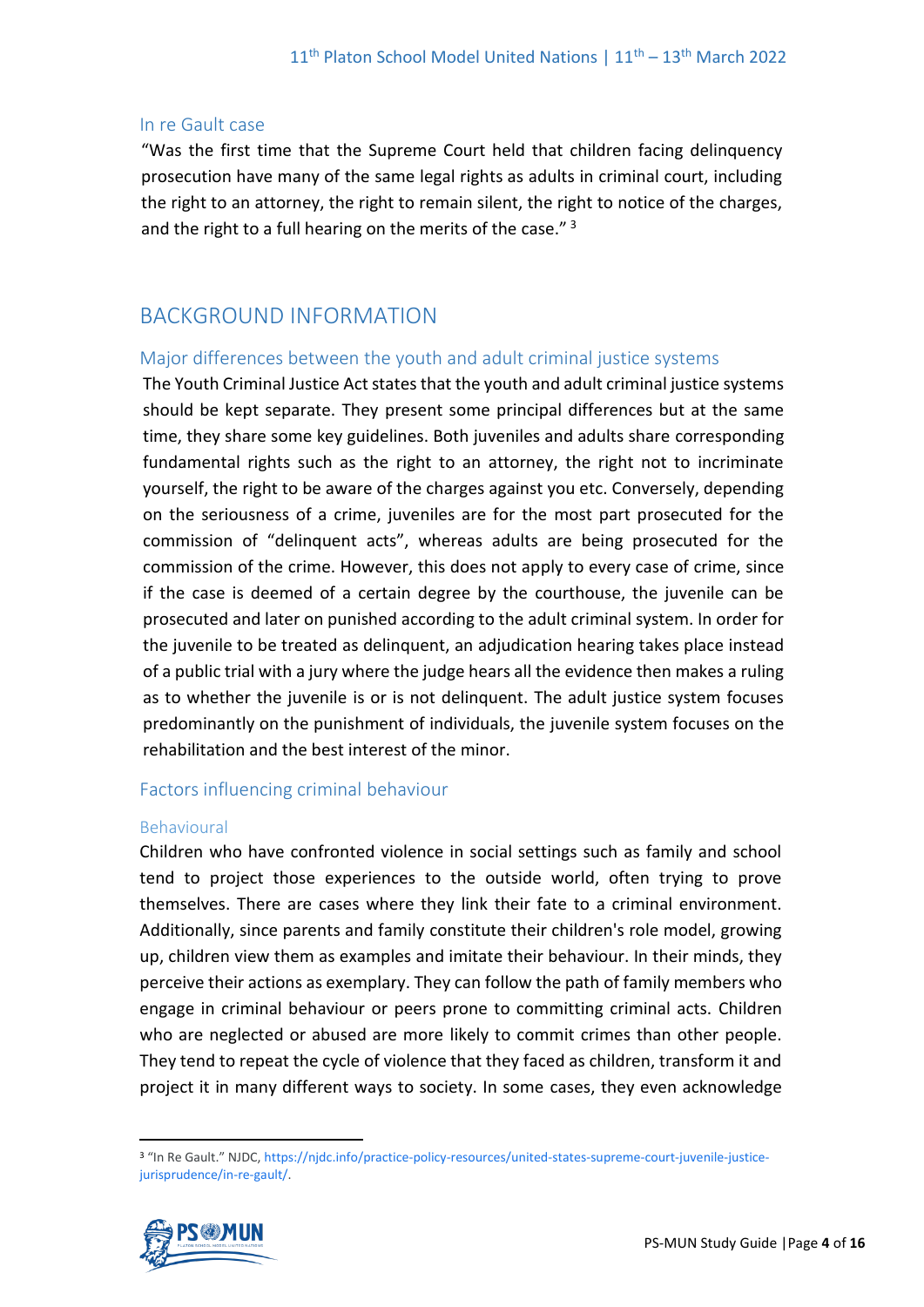the fact that they are wrongfully acting, but it is an almost impossible task for them to stop without the intervention of the criminal justice system. Children who grow up in loving and supportive environments have a higher chance of adjusting into society, have better relationships with their social entourage and are far less likely to present criminal behaviour.

#### Biosocial

The physiological state of an individual has a decisive role in the behaviour of that person. Feelings of inferiority, lack of attention, depression, aggression complexes, fears can lead to a commission of a crime. Genetics influence the formation of a person and as external characteristics are inherited from the parents so are criminal traits and predispositions. Supplementary disorders mainly caused by neurological abnormalities can be related to such behaviour. Similar cases of people often suffer brain impairment, which is majorly linked with antisocial behaviour. The role of neurochemicals, substances released by the brain to cause body activity, and hormones in affecting criminal conduct was examined in research on brain activity. Increased levels of several neurochemicals, such as serotonin, have been shown to reduce aggression in studies. Serotonin is a neurotransmitter produced by the central nervous system that has a wide range of impacts on an individual's emotional state. Higher levels of others, such as dopamine, on the other hand, enhanced aggression. The brain produces dopamine, which influences heart rate and blood pressure. Researchers expected to find that people who commit violent crimes have lower serotonin levels and greater dopamine levels. If the person is prone to violence, this situation would have resulted in times of increased activity, including hostility.

#### Rational

Such behaviour occurs when juveniles decide to risk breaking the law due to personal issues and decisions. These decisions can be impacted by the need for money, revenge, thrills or entertainment. Peer pressure is a factor that plays a judgemental role in the decision making of youth. They tend to follow and imitate, usually older teenagers' or young adult's behaviours so that they feel included.

#### Gang participation amongst the youth

Since the mid-20th century gang violence is a phenomenon that has risen rapidly all around the world and mainly in the United States. Youth who engage in delinquent activity, are aggressive or violent, undergo frequent caretaker transitions, have many school troubles, associate with other gang-involved youth, or live in environments where they feel threatened, and where many youths are in trouble, they are more likely to join a gang.

The various effects of gang membership can have differing degrees of short- and longterm negative implications. Youth who join gangs are at a higher risk of engaging in criminal activity. Amongst the various consequences, they face increased risk of

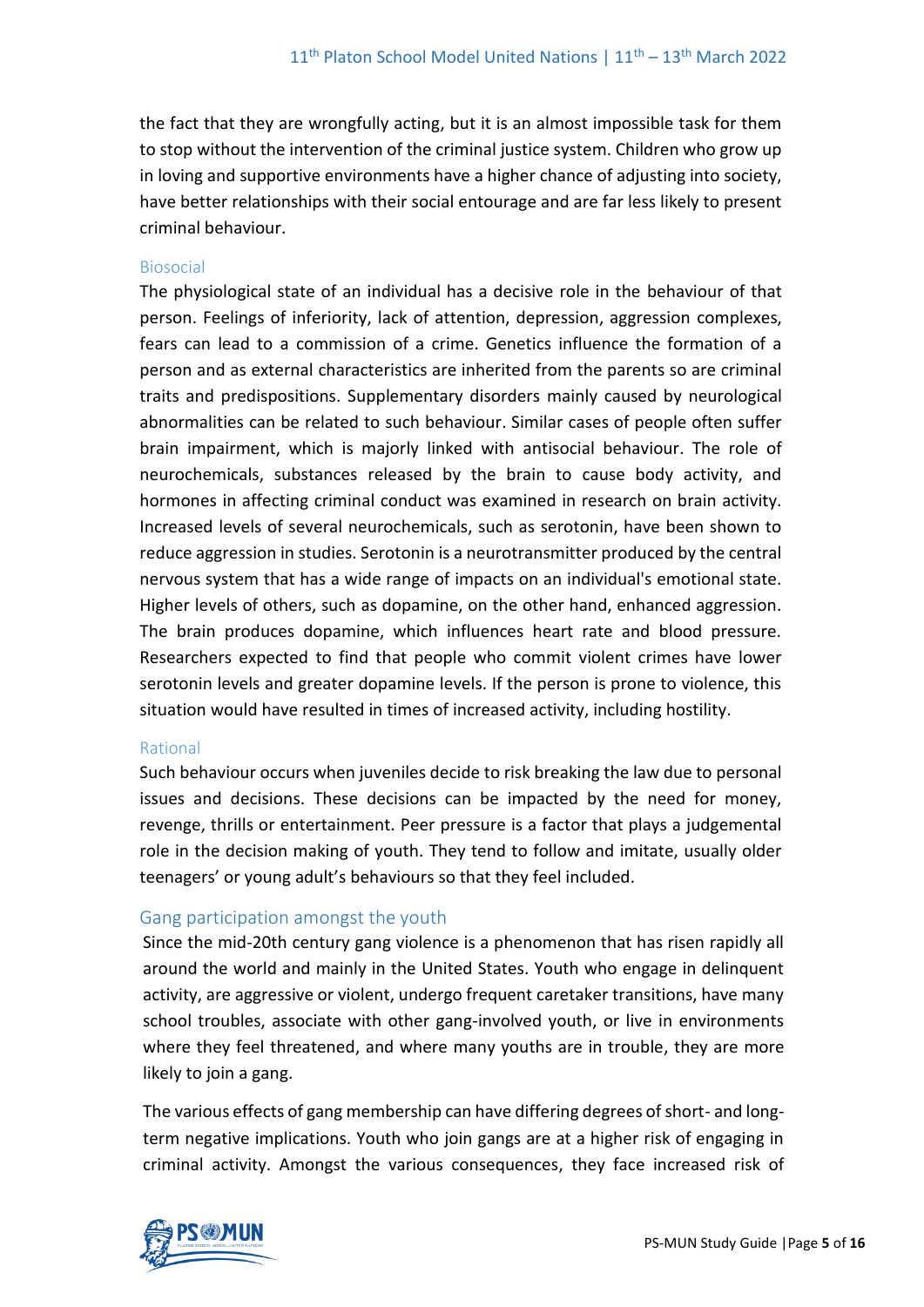unemployment, drug and alcohol abuse, juvenile conviction and incarceration, committing petty, violent crimes as well as victimization.

Likewise, a youth's association with a gang (or gangs) increases the likelihood of financial hardships and family issues in adulthood, which can lead to engagement in street crime and/or arrest. According to research, the longer an adolescent remains in a gang, the more disruption he or she would face during the transition to adulthood and in adulthood itself.

Youth gang involvement costs local, state, and federal governments a significant amount of money in terms of prevention, response, incarceration, and rehabilitation operations.

## The objectives of rehabilitation

Rehabilitation constitutes a factor of great importance in regards to the refinement and the punishment of an offender. Rehabilitation's general aim is to train an individual with the goal of making him capable of returning to society as a highly functioning and prolific member of it. It was firstly established as a legal practice in the 19th century and at the time, it was viewed as a humane alternative of deterrence and retribution, although it did not always result in a more lenient penalty than an offender would have got under a retributive or deterrence approach.

Primarily, it is deemed essential in order for an offender to be considered as a rehabilitated one to have achieved a certain level of mental but also physical stability. Only if the person maintains a healthy mental state, he will be afterwards able to apply the concept of the process in his everyday life and solely then rehabilitation will be contemplated as successful.

Furthermore, so as to achieve integration in the professional field and improve their quality of life they gain life management skills, a sense of direction for the future and resilience. The notion of the programme recognizes the importance of rebuilding social connectedness to the family and also the community. The effectiveness of the whole idea of rehabilitation is significantly strengthened by the finding of a purpose for each one of the criminals. It is required for them to feel that they belong and they serve a specific role in the society. This "society" can be perceived differently and is adjusted accordingly to every single case. It can refer to a role in the family, a religious community or the wide meaning of a social group.

Moreover, the duties of prison service do not end in the provision of rehabilitation tools during the period of confinement but should also include post-prison programmes. In other words, the support provided to offenders during the initial process of reintegration into society is key in order to position them in productive sectors that allow for labour sustainability. An aspect that needs to be highlighted and taken into consideration constitutes the fact that these measures can only be

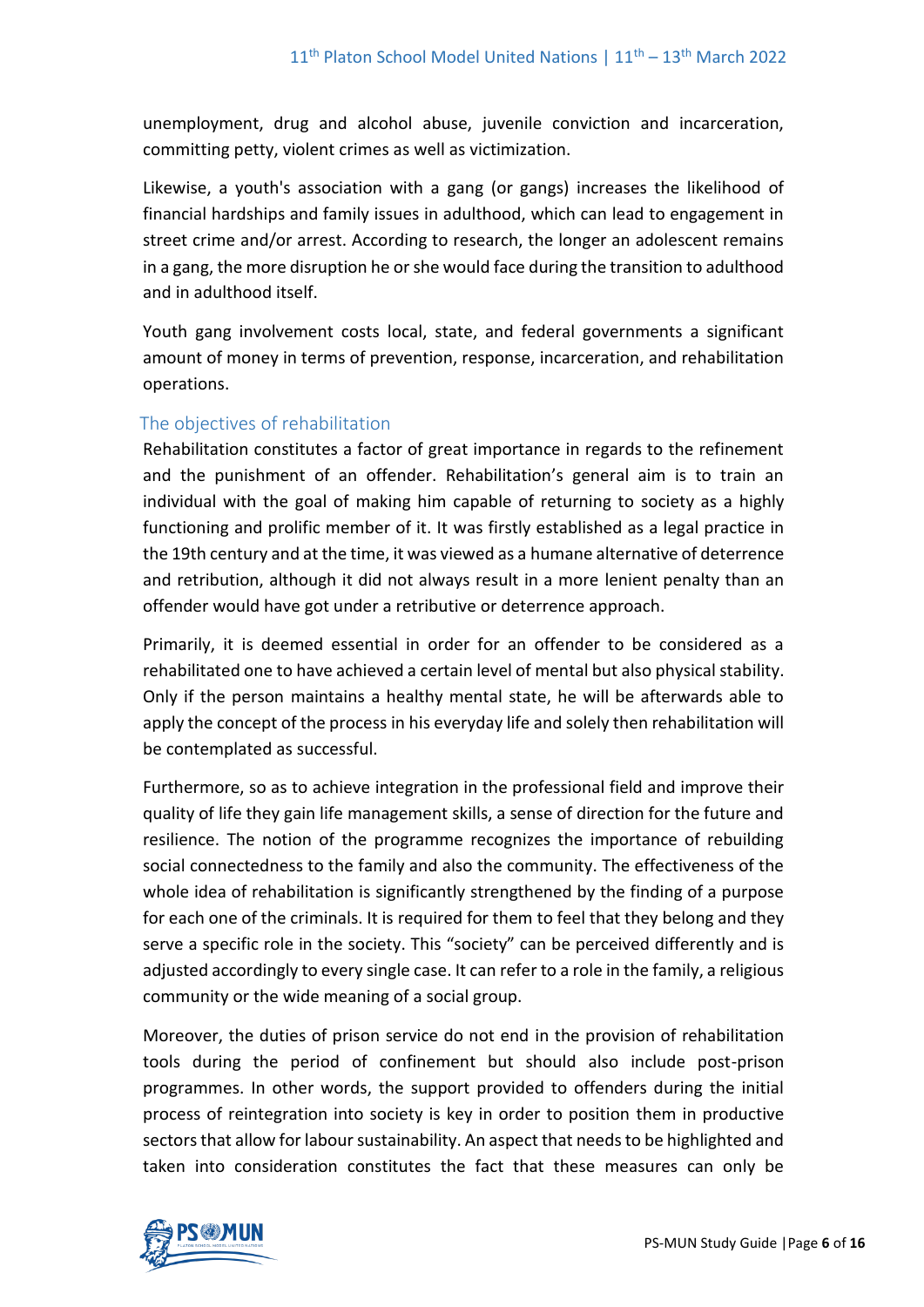functional if the whole society adapts. As a community they need to change their behaviour, attitude, norms and practices towards that group of people. A change in the system is usually more efficient and long lasting in comparison to personal change even though personal development and society are interconnected.

## Juvenile justice and violation of children's human rights

Children arrested and held for alleged misconduct around the world are frequently denied the provisions to which they are entitled under the Convention on the Rights of the Child. Adolescents are prosecuted and imprisoned in many jurisdictions for activities that should not be considered crimes, such as truancy or disobedience at home. Some governments have lowered the age of criminal liability below the globally accepted minimum of 14. During their trial and punishment, some states regard certain minors, notably older teenagers or children accused of very serious offenses, as adults. In some countries, death sentences, life without parole, and corporal punishment are still carried out in contravention of international law. The international restriction against confining children with adults is also frequently breached.

Another characteristic example is considering that despite the fact that corporal punishment, solitary confinement, the use of psychotropic drugs to control juveniles, and other cruel, inhuman and degrading treatment continue to be used to discipline children and adolescents deprived of their liberty in the Americas, yet that these punishments are strictly prohibited under international human rights law.

## Diversionary and institutionalized sentencing options

According to the degree of a crime, the judge and the community decide upon the form and duration of the punishment of the juvenile. The punishment may vary and can either be classified in the diversionary or the institutionalized sentencing options. The aforementioned categories bear some distinctions. Diversionary are considered the community-based rehabilitation programs employed for youth offenders. Institutionalized options are mainly directed to recalcitrant offenders, who have breached community guidelines. A more holistic way is always pursued, since the application of institutionalized sentencing options is the last resort of punishment and great efforts are made, when possible, for the avoidance of it.

Under the umbrella of diversionary sentencing options fall the fine/bond, Community Service Order (CSO), Weekend Detention Order (WDO) and Probation. However, institutionalized options are the ones following: Detention Place, Approved School Order, Reformative Training Order.

## Reoffence of juveniles

Combating juvenile recidivism is a major challenge in the criminal justice system, and it necessitates a focus on the determinants of juvenile criminal behaviour along with providing juveniles with the tools they require to leave crime behind permanently.

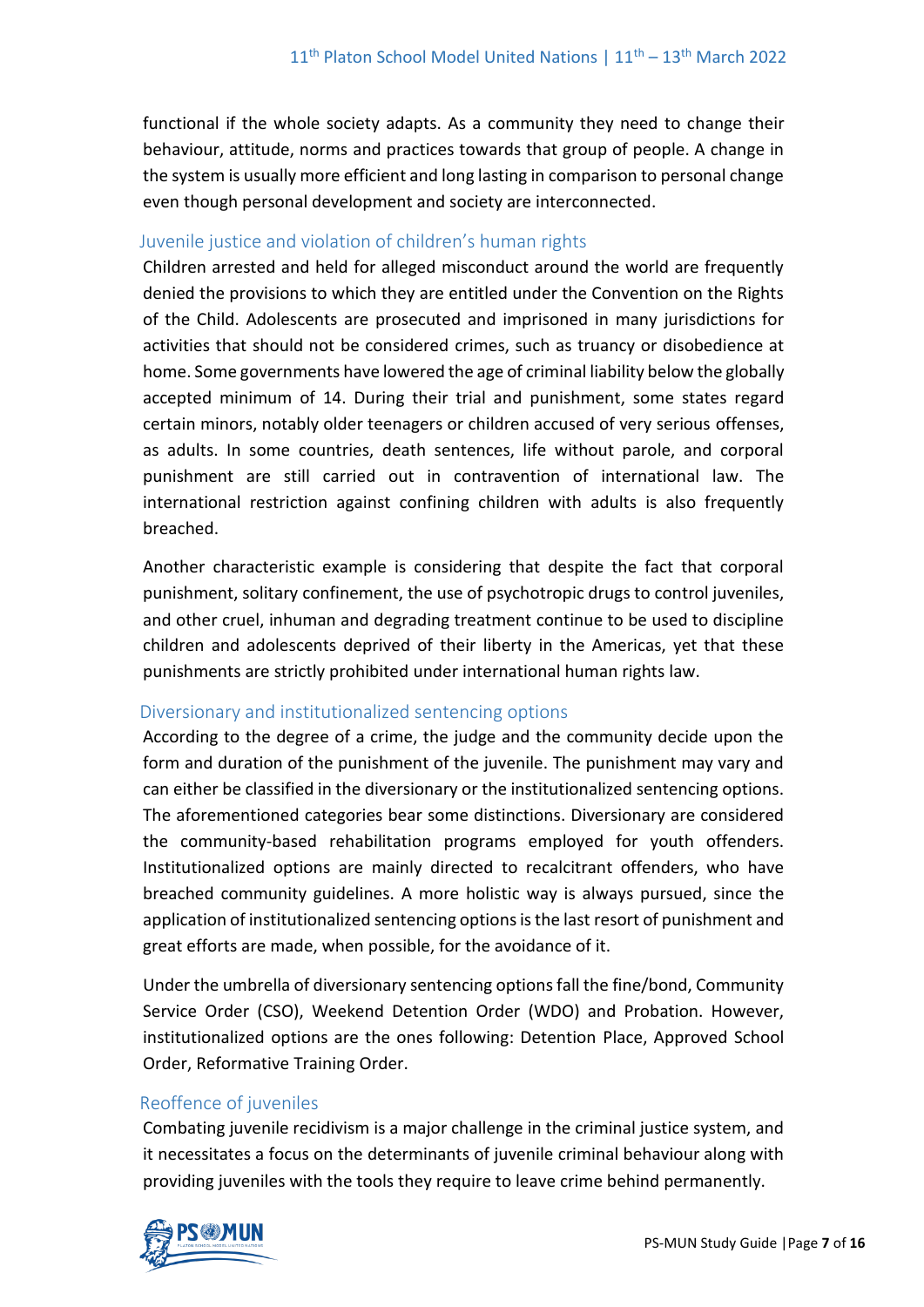According to a study conducted by Massachusetts Institute of Technology researcher Joseph Doyle, highest recidivism rates among juveniles were 76 percent after three years and 84 percent after five years. 40 percent of juvenile offenders who committed offenses before the age of 25 ended up in adult prison. The study used data from 30,000 Illinois juvenile offenders.

A wide range of factors may influence the chance of a juvenile to reoffend. First of all, high recidivism rates could be attributed to an inconsistent program approach, lack of program continuity when juveniles transition from residential confinement to aftercare, and lack of support systems as youth move into young adulthood. Additionally, the imprisonment of an individual may constitute a major factor contributing to the lack of employment. Employers tend to turn down the ones who have served time in prison even though they served their sentence due to the stigma created by society. They lack economic and social stability and they resort to reoffending as an effort to cover their needs.



*Figure 1 Recidivism within 12 months of release from a juvenile correctional center* 

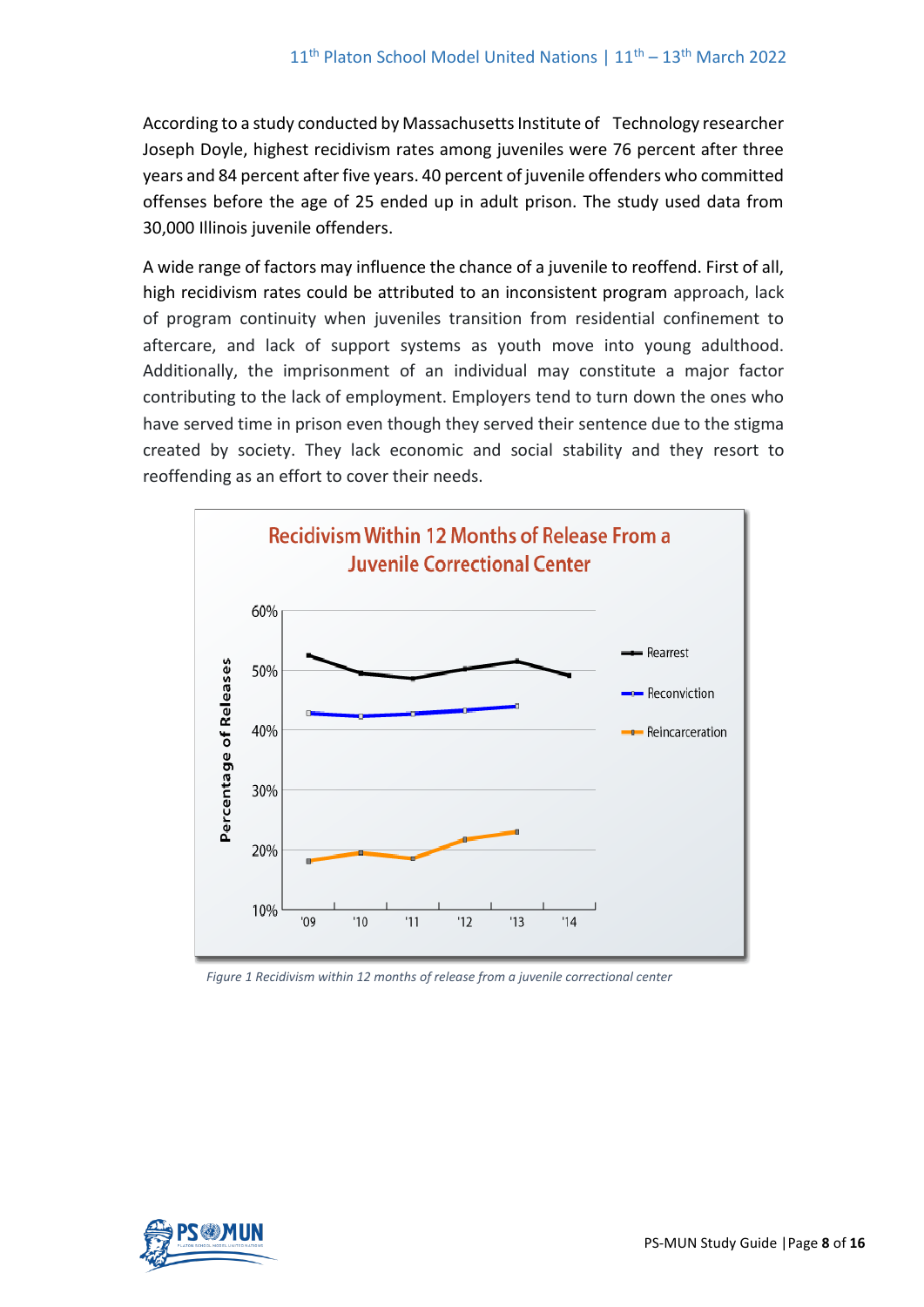## MAJOR COUNTRIES AND ORGANIZATIONS INVOLVED

#### United States of America

The first Children's Court of Law, which was established in Chicago in 1889, was a significant advancement in juvenile justice. Juveniles accused of criminal behavior in the United States were prosecuted in the same courts as adults and sentenced to the same punishments during the 19th century. According to reports, over a dozen young people were executed during this time for offenses committed before they became 14 years old. In recent years, the well-established juvenile justice system in the United States has witnessed profound adjustments. The American courts have begun to process more juveniles as adults than ever before, shifting from a model of rehabilitative goals to a vastly more punitive approach. The positive aspect of this development is that constitutional rights that were obtainable to adults in the criminal justice system have now been extended to adolescents. The downside of this trend is that very young individuals are being processed in a system that isn't equipped for them, a system that is oriented on punitive justice rather than developmental growth and the promise of young people. It is unclear whether this approach will become a standard feature of the juvenile justice system in the United States. If crime rates fall, greater pressure will be put on the traditional juvenile justice system to focus on the more rehabilitative  $-$  and arguably more cost-effective  $$ parts of the system. However, the shift away from the old method is now observable.

## People's Republic of China

In most other nations, juvenile justice is modeled after that of the United States, although with local variances. In China, for example, juvenile justice is governed by traditional, communal, and familial rules that, despite communism's influence, mirror traditional values. Traditionally, the Chinese system was informal, relying on schools and parents to implement corrective actions. However, China's expanding juvenile population, which surpassed 300 million in the early twenty-first century, necessitates a well-organized and comprehensive system for dealing with young offenders. Although the government began to adopt more formal legal ideas and processes into its system of dealing with minors following WWII, the Cultural Revolution (1966–76) effectively halted the process. Despite the fact that juvenile justice programs have since resurfaced, the country still has one of the world's youngest juvenile justice systems among the world's major economic and political powers.

The contemporary Chinese approach may be traced back to Shanghai, which established the country's first juvenile court in 1984. China, like other Western countries, sets the age of criminal liability at 18, although it also assigns lower levels of culpability starting at the age of 14. In accordance with traditional Chinese norms and practices, China does not recognize status offenses, and the burden for the repair of problematic adolescent behaviour falls to parents and schools.

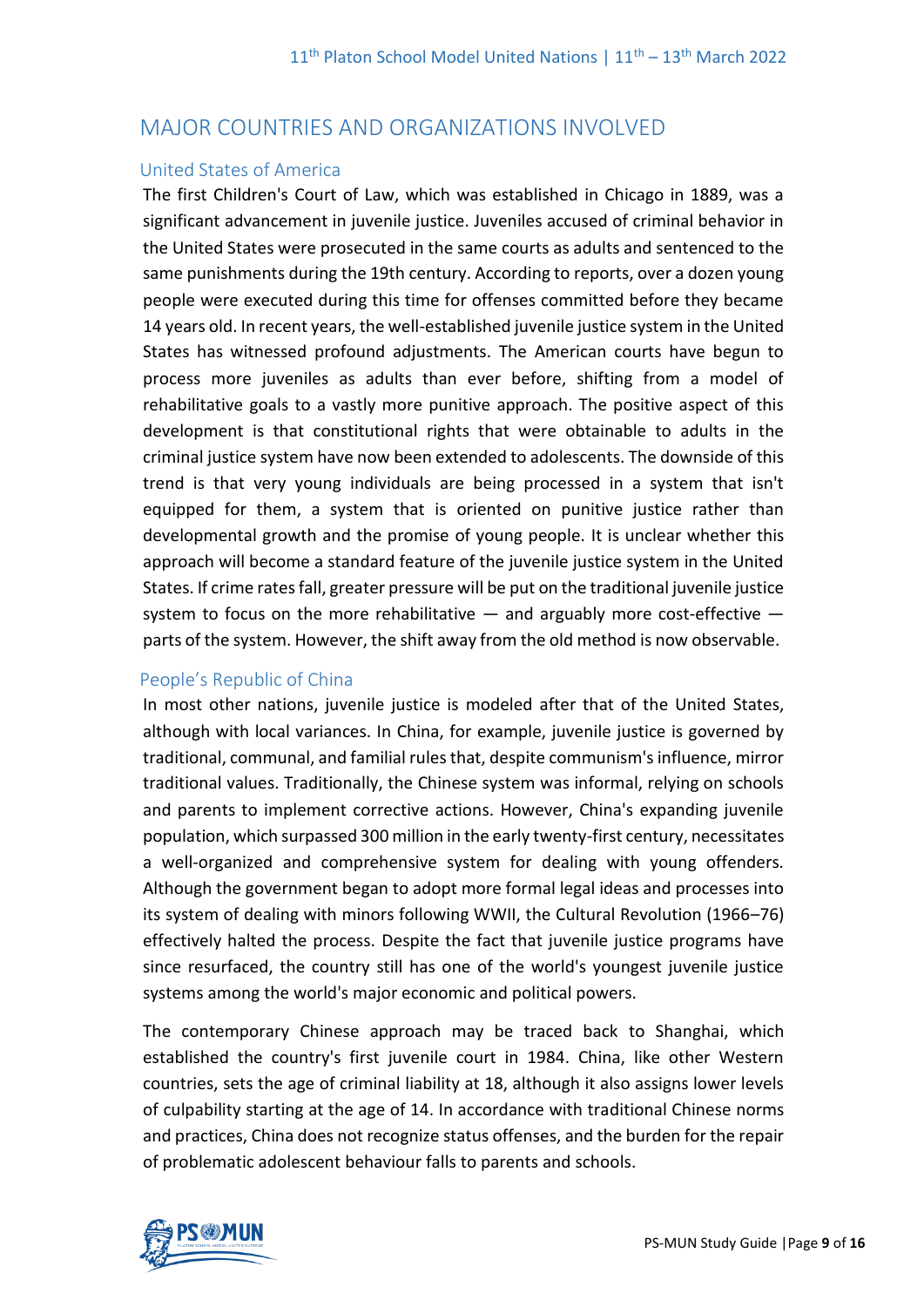#### France

France laid great emphasis on the educational and emotional requirements of kids and adolescents. In 1912, the country's first juvenile court legislation was passed, establishing a court dedicated to dealing with juvenile issues. The Tribunal for Children, which has been in operation since 1945, is a court made up of three members, one of whom is a juvenile judge.

Juvenile offenses are handled by a children's judge, who also serves as a magistrate and is responsible for investigating and judging minor cases involving minors.

#### Nigeria

Nigeria's juvenile justice system, which is modelled after the British system, was formed in 1914, though it has been changed to meet local norms in various regions. Juvenile offenders are those aged 7 to 17 who are subject to the jurisdiction of the juvenile court, as specified by the Children and Young Persons Act of 1958. The juvenile court system is divided into two tiers: a higher court with a single judge and a magistrate court with a magistrate and two laypersons, one of whom is a woman. The proceedings are formal and are intended to defend the rights of the child. Nigeria, in contrast to many other countries, places a greater focus on punishment than on rehabilitation. In general, community therapy initiatives in the country are not effectively structured. According to some analysts, the failure of the extended-family structure, which formerly affected the socialization and regulation of children, is largely to blame for the lack of community-wide rehabilitation.

#### Germany

The German system for assisting young people who have become offenders has a long history and has evolved considerably in the last 25 years as a result of the unification of the two German states and the new challenges that have arisen for young people. Each system in both German states had its own development under quite distinct political and social conditions up until 25 years ago. Institutions and tactics differed. Due to the definition of the word "crime" and the presence of mostly political matters in the judiciary system, the reasons for the court to convict young people for a crime varied. The government highly values taking initiative for tackling the issue and minimizing the cases of recidivism. For young individuals who did not complete their sentences in prison, large and extensive programs are developed. They are invited to participate in such programmes rather than being imprisoned. Despite the efforts, some of them revert to illegal behaviour and end up in prison.

#### United Kingdom

In England and Wales, the age of criminal responsibility is ten years old. Children under the age of ten cannot be arrested or charged with a crime. Children under the age of ten can face additional penalties if they break the law. If a child between the ages of 10 and 17 commits a crime, they can be arrested and put to the court. In

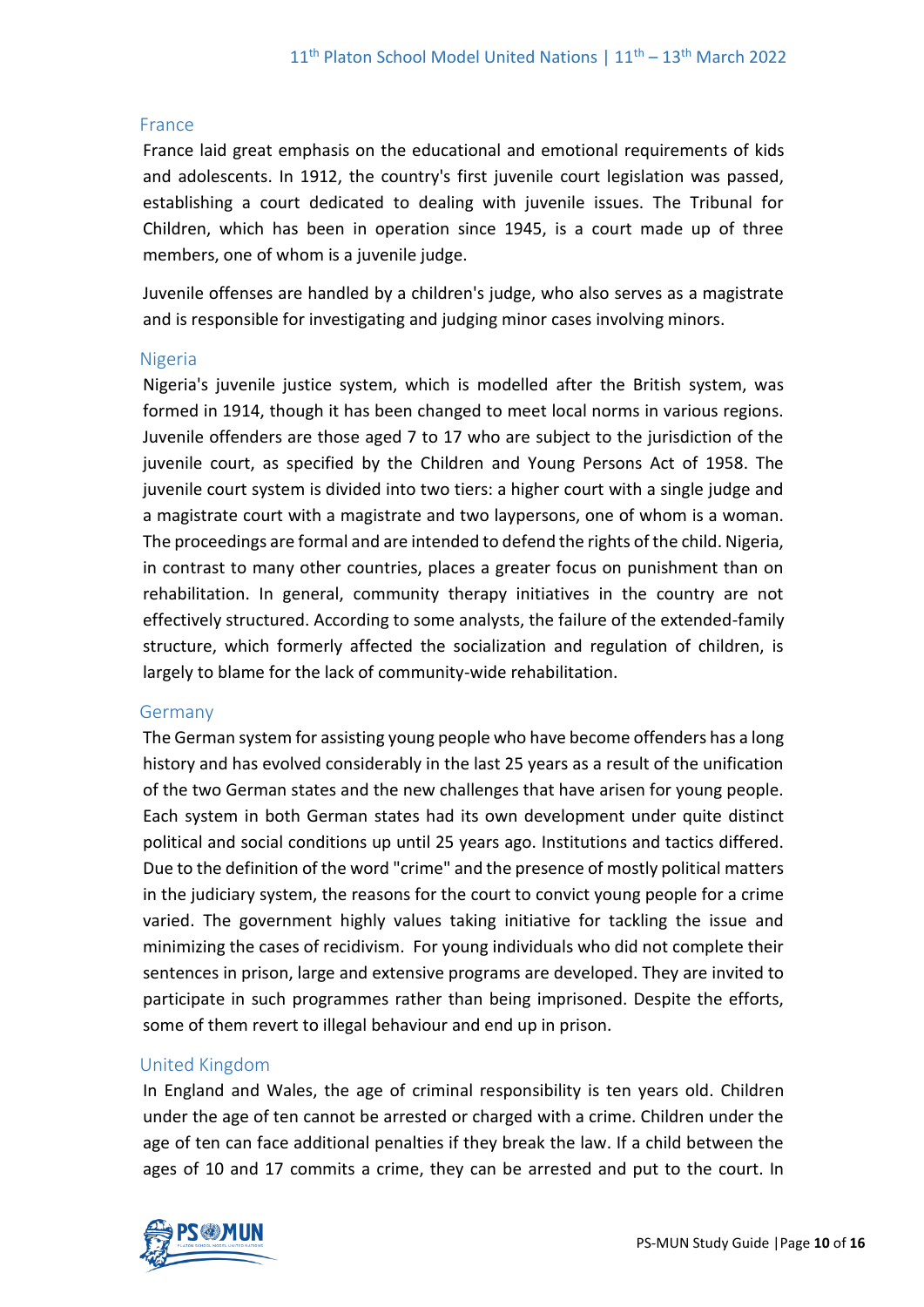England and Wales, youth courts are held in magistrates' courts. Although some have dedicated kid courtrooms, the majority of cases are heard in adult courts. They are not accessible to the general population unless a minor has been remanded or is regarded as exceptionally dangerous. Rehabilitation (even within the prison) has been shown to reduce crime and be cost-effective. As a result, economic analysis supports the notion that incarceration is not the greatest strategy for decreasing the negative consequences of crime.

| <b>EVENT</b>    | <b>DESCRIPTION OF EVENT</b>                                         |
|-----------------|---------------------------------------------------------------------|
|                 | The Children Act 1989 granted every child the right to protection   |
| 1889            | from abuse and exploitation and the right to inquiries to safeguard |
|                 | their welfare.                                                      |
| July 31st, 1899 | The Illinois Juvenile Court Act of 1899 gave the court jurisdiction |
|                 | over neglected, dependent, and delinquent children under the        |
|                 | age of 16. The focus of the court was rehabilitation rather than    |
|                 | punishment.                                                         |
| 1912            | France's first juvenile court legislation was passed                |
| 1914            | Formation of Nigeria's juvenile justice system                      |
| 1958            | Children and Young Persons Act                                      |
| 1966-1976       | China's Cultural Revolution                                         |
| 1967            | In re Gault case                                                    |
| 1971            | Supreme court declaration that adolescents are not entitled to      |
|                 | jury trials in juvenile court                                       |
| 1974            | The Juvenile Justice and Delinguency Act of 1974 prohibits the      |
|                 | placement of status offenders in secure detention facilities.       |
| 1984            | China's first juvenile court establishment                          |
| 1994            | Zero Tolerance Policy                                               |
| 2010            | Supreme Court ruled that Juvenile Offenders cannot be sentenced     |
|                 | to life                                                             |

# TIMELINE OF EVENTS

# PREVIOUS ATTEMPTS TO SOLVE THE ISSUE

## General Assembly resolution 45/112

According to this resolution that took place on December 14th, 1990, the United Nations General Assembly adopted Guidelines for the Prevention of Juvenile Delinquency to be known as "the Riyadh Guidelines." The Riyadh Guidelines affirm the importance of reducing juvenile delinquency plays on reducing crime, the necessity of implementing the guidelines according to a child-centred approach, and the communal responsibility for children's well-being from the earliest ages onward.

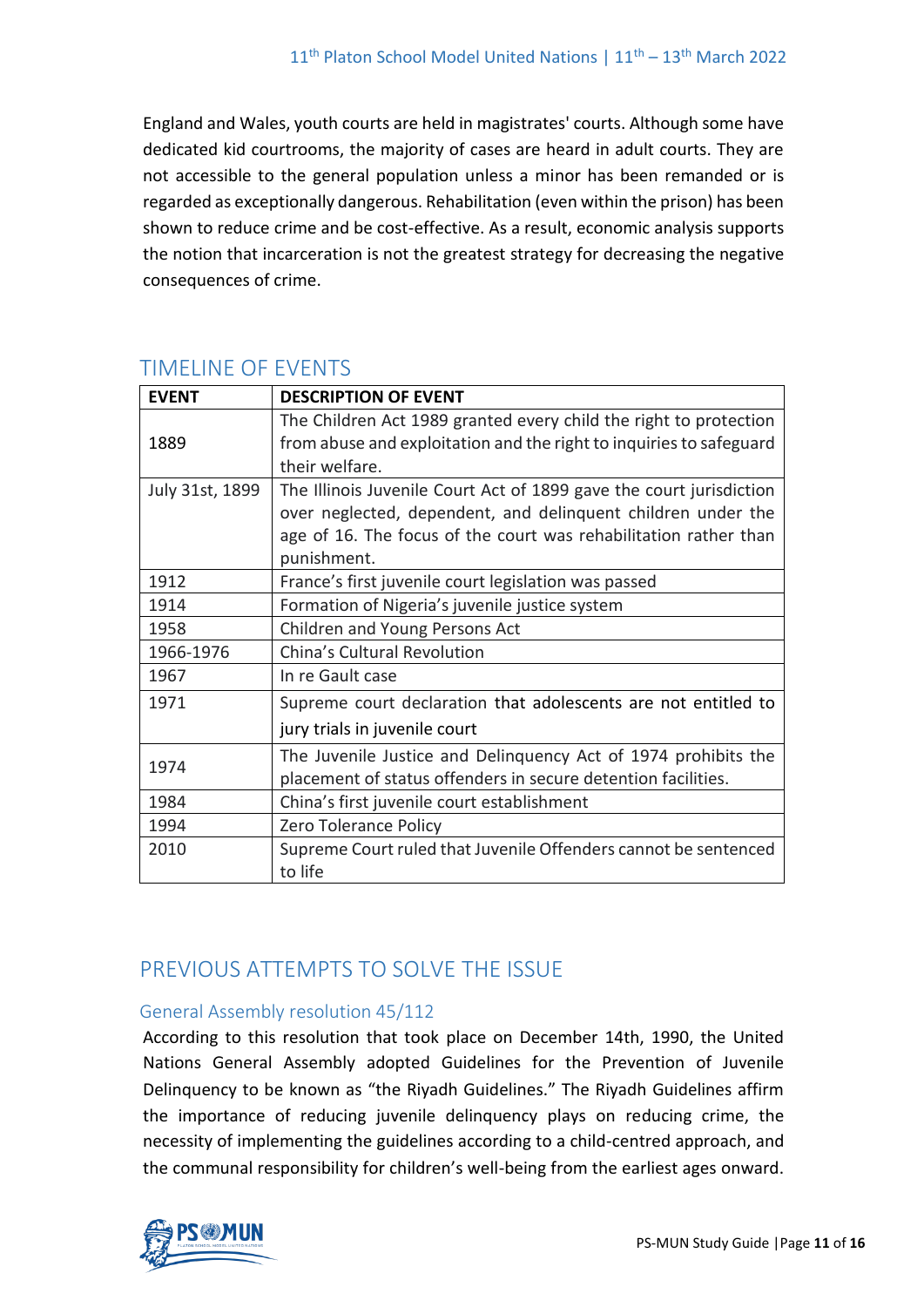This document contains the text of both the UN resolution and the Riyadh Guidelines themselves.<sup>4</sup>

## General Assembly resolution 40/33

On 29 November 1985, the United Nations General Assembly passed A/RES/40/33, the United Nations Standard Minimum Rules for the Administration of Juvenile Justice ("The Beijing Rules"). The Beijing Rules affirm member States' commitments to "endeavour to develop conditions that will ensure for the juvenile a meaningful life in the community, which, during that period in life when she or he is most susceptible to deviant behaviour, will foster a process of personal development and education that is as free from crime and delinquency as possible."<sup>5</sup>

## United Nations Office on Drugs and Crimes (UNODC)

For the issue of recidivism to be tackled and eradicated utterly, rehabilitation needs to be efficacious. The United Nations Office on Drugs and Crime published a "Introductory Handbook on the Prevention of Recidivism and the Social Reintegration of Offenders" in 2012, which elaborates on promising practices and programs for reducing criminal recidivism by addressing the social reintegration challenges faced by all offenders, particularly those who are or have been incarcerated. This document intends to establish on that handbook by providing national prison administrations practical steps and implications for implementing or improving promising initiatives  $6,7$ 

## POSSIBLE SOLUTIONS

## Professional rehabilitation

It is judged fundamental to ensure that youth who are involved in the juvenile justice system have robust and meaningful rights, access to education and developmentally appropriate treatment, and opportunities to become healthy and productive adults. By no means rehabilitation and reintegration will be successful to the fullest extent if minors have no chances of integrating into the professional sector. Educational systems should be implemented within all rehabilitation facilities offering them fair chances of getting a degree or achieving a higher level of education such as university.

<sup>7</sup> https://www.unodc.org/documents/justice-and-prison-reform/17-05452\_ebook.pdf



<sup>4</sup> General Assembly resolution 45/112**, https://undocs.org/A/RES/45/112**

<sup>5</sup> General Assembly resolution 40/33,

https://www.google.com/url?q=https://digitallibrary.un.org/record/120958&sa=D&source=docs&ust=16405585 76995932&usg=AOvVaw1kNmJ\_sFitF-i4WMBd4eiK

<sup>6</sup> https://www.unodc.org/documents/justice-and-prison-

reform/crimeprevention/Introductory\_Handbook\_on\_the\_Prevention\_of\_Recidivism\_and\_the\_Social\_Reintegra tion\_of\_Offenders.pdf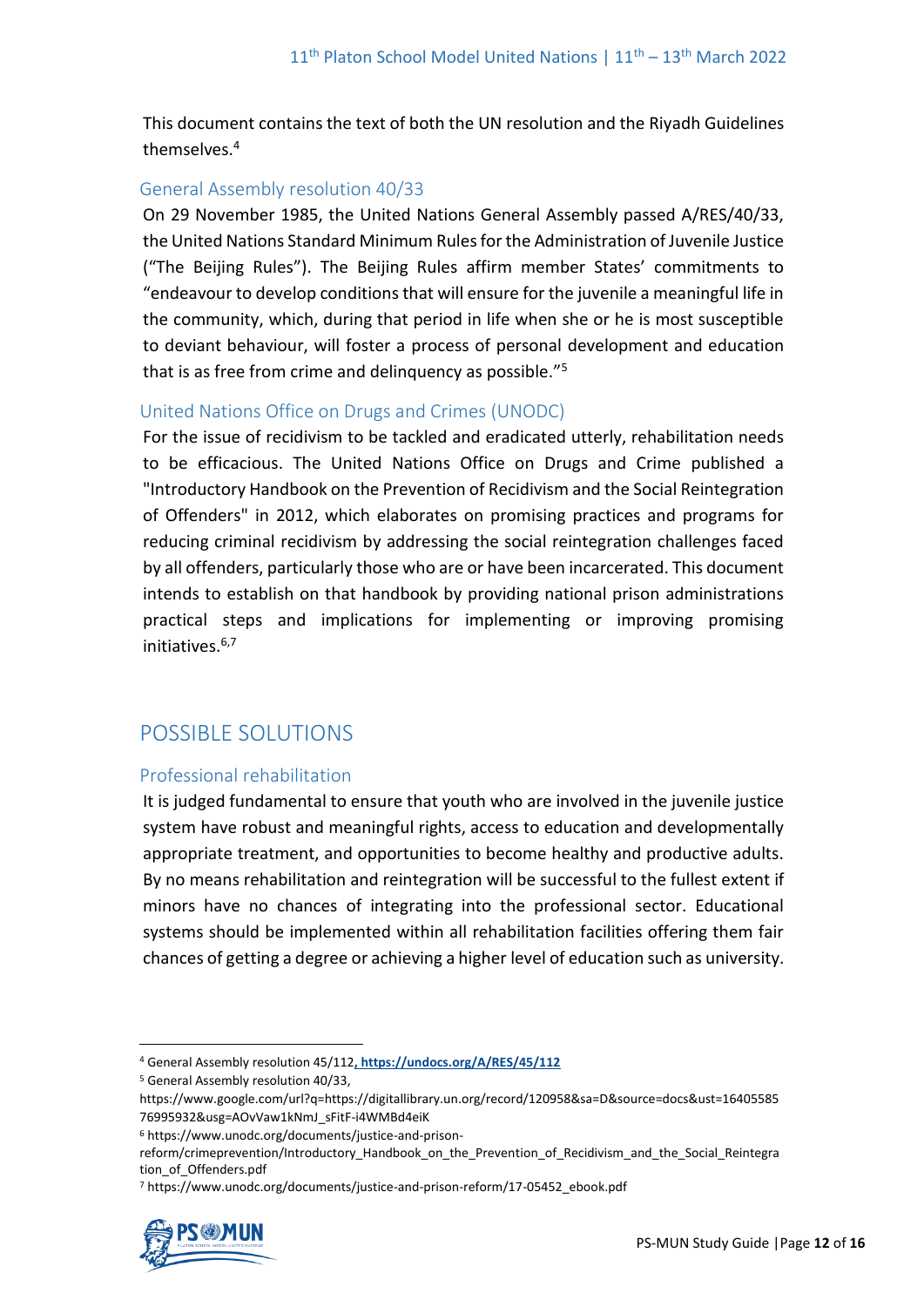#### Treatment in detention centres

The competent body bearing the responsibility of handling the detainees at the juvenile centres, as well as the bodies of guards and other departments at adult reintegration and rehabilitation centres do not behave towards the convicts as promoted. Rather, they maintain unreasonable spiteful attitudes, remaining quite unsympathetic, incompassionate and inconsiderate. Surely, that is the path of action anyone would select when in an environment with criminals, however these establishments aim for the smooth reinsertion of the culprits back into society, and such treatment is not of any assistance to this process. Detainees are discouraged, treated badly for a long period of time after whatever they have committed and are always reminded of their deviations. Although treatment and behaviour that is typical and realistic, a representation of what they are to come across in society aids them in their process of rehabilitation. The criminal must be provided for and separated from the crime, educated and undergone necessary psychological evaluations in order for their reintegration. Behaviour that is understanding, accommodating and benignant will prove effective in expediting and facilitating the process of rehabilitation and reintegration.

#### Psychological support and evaluations

Further psychological support and regular psychological evaluations during their sentence and after being released should be conducted. Their physical and mental health should be monitored so as to make sure that their participation in the rehabilitation program is effective and afterwards, they will not relapse or resort to criminal behaviour. The objective is accomplishing stability in their lives and certain measures can be taken in order to achieve that. Fire and foremost negative influences should be removed from their lives. It is deemed crucial for them not to be negatively influenced by people they tend to have trust in. Moreover, in correlation to negative influences, their family as a whole should undergo psychological evaluations and informative seminars aiming in their best training and information in regards to the proper confrontation they are required to have towards them.

#### Exemplary role models

In addition, the setting of exemplary role models could positively enhance their psychology and invigorate their will to change. It is important for them to acknowledge that other people have been in their position before and they have successfully recovered. Their peers could also function as role models and through collaboration and teamwork they can push each other closer to recovery. Gatherings should be established where both juveniles currently rehabilitating and reintegrating, and ones that have successfully completed the two aforementioned procedures have the opportunity to communicate and function as sources of inspiration to each other.

#### The role of education

Criminal activity of all sorts is often associated with financial, as well as psychological

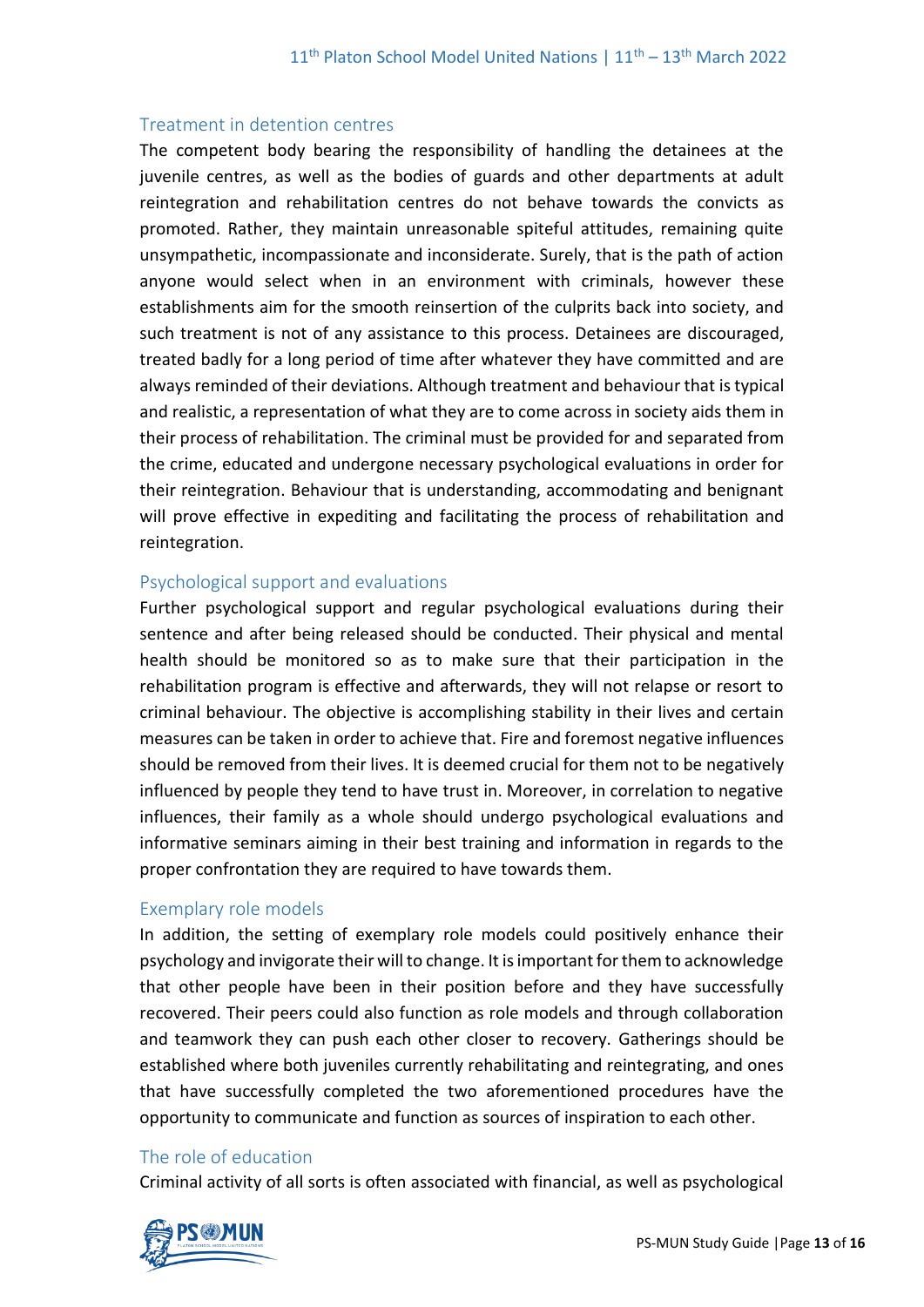and environmental factors, all of which are directly under the influence of education. Regarding financial issues, which could instigate the individual to proceed to acts of fraud, embezzlement, tax evasion etc., higher education may contribute in the amelioration of one's financial state. In a society where an increasing amount of people are required to maintain a steady income to live a decent life, education plays an exceedingly crucial role in determining qualifications essential to an individual's career.

As for psychological factors, which may precipitate acts of assault, arson, rape etc., education aids in the facilitation of the maturing process, therefore the creation of psychiatric and psychological issue of such nature are circumvented. An individual acquires knowledge and is able to distinguish right from wrong, thus avoiding crime in their adult life. Environmental factors, which collaterally provoke psychological issues, can be handled or manipulated with the possession of primary education. For instance, certain affairs that may be taking place at a child's home may be of great psychological damage to the individual, however the school environment and the obtaining of education may assist in overcoming such problems, therefore decreasing the possibilities of a future criminal.

## BIBLIOGRAPHY

*1.2 What Are the Aims of Rehabilitation? | Rehabilitation ...* [https://clik.dva.gov.au/rehabilitation-policy-library/1-introduction-rehabilitation/12](https://clik.dva.gov.au/rehabilitation-policy-library/1-introduction-rehabilitation/12-what-are-aims-rehabilitation) [what-are-aims-rehabilitation](https://clik.dva.gov.au/rehabilitation-policy-library/1-introduction-rehabilitation/12-what-are-aims-rehabilitation) "About the Youth Justice System." *Youth Law Australia*, 11 Feb. 2021, [https://yla.org.au/act/topics/courts-police-and-the-law/the-youth-justice](https://yla.org.au/act/topics/courts-police-and-the-law/the-youth-justice-system/overview-of-the-youth-justice-system/)[system/overview-of-the-youth-justice-system/.](https://yla.org.au/act/topics/courts-police-and-the-law/the-youth-justice-system/overview-of-the-youth-justice-system/) "Adult Crime System vs. Juvenile Crime System." *Criminal Defense Attorney San Diego*, 19 Aug. 2015, [https://www.sevenslegal.com/criminal-attorney/adult-crime-system-juvenile](https://www.sevenslegal.com/criminal-attorney/adult-crime-system-juvenile-crime-system/236/)[crime-system/236/.](https://www.sevenslegal.com/criminal-attorney/adult-crime-system-juvenile-crime-system/236/)

"Adverse Effects." *Adverse Effects | Youth.gov*, [https://youth.gov/youth](https://youth.gov/youth-topics/preventing-gang-involvement/adverse-effects)[topics/preventing-gang-involvement/adverse-effects.](https://youth.gov/youth-topics/preventing-gang-involvement/adverse-effects)

Alternative Measures and Pre-Trial Detention August 30, 2018 5 min read. "The Importance of Rehabilitation: What Works?" *JUSTICE TRENDS Magazine*, 20 June 2021, [https://justice-trends.press/the-importance-of-rehabilitation-what-works/.](https://justice-trends.press/the-importance-of-rehabilitation-what-works/) "Community Service." *Cambridge Dictionary*,

[https://dictionary.cambridge.org/dictionary/english/community-service.](https://dictionary.cambridge.org/dictionary/english/community-service)

Backus, Lisa, and Lisa Backus. "Survey Finds Support for Youth Rehabilitation over Punishment." *CTNewsJunkie*, 31 Mar. 2021,

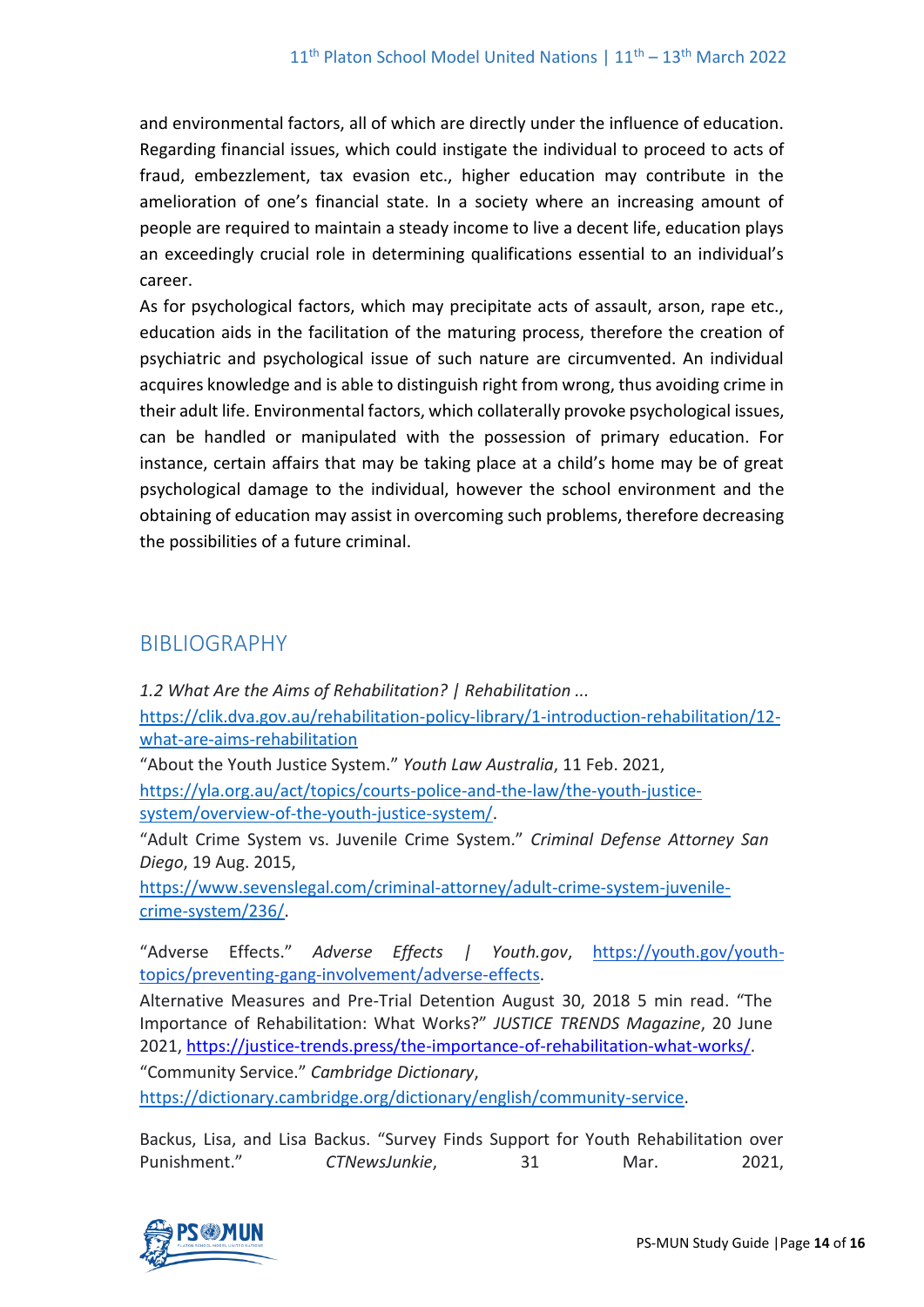[https://ctnewsjunkie.com/2021/03/31/survey-finds-support-for-youth](https://ctnewsjunkie.com/2021/03/31/survey-finds-support-for-youth-rehabilitation-over-punishment/)[rehabilitation-over-punishment/.](https://ctnewsjunkie.com/2021/03/31/survey-finds-support-for-youth-rehabilitation-over-punishment/)

Canada, Public Safety. "Youth Gang Involvement: What Are the Risk Factors?" *Public Safety Canada*, 31 Jan. 2018, [https://www.publicsafety.gc.ca/cnt/rsrcs/pblctns/yth](https://www.publicsafety.gc.ca/cnt/rsrcs/pblctns/yth-gng-nvlvmnt/index-en.aspx#s8)[gng-nvlvmnt/index-en.aspx#s8.](https://www.publicsafety.gc.ca/cnt/rsrcs/pblctns/yth-gng-nvlvmnt/index-en.aspx#s8)

"Causes of Crime - Explaining Crime, Physical Abnormalities, Psychological Disorders, Social and Economic Factors, Broken Windows, Income and Education." *Explaining Crime, Physical Abnormalities, Psychological Disorders, Social And Economic Factors, Broken Windows, Income And Education - JRank Articles*, [https://law.jrank.org/pages/12004/Causes-Crime.html.](https://law.jrank.org/pages/12004/Causes-Crime.html)

"Community Service." *Restorative Justice*,

[http://restorativejustice.org/restorative-justice/about-restorative-justice/tutorial](http://restorativejustice.org/restorative-justice/about-restorative-justice/tutorial-intro-to-restorative-justice/lesson-3-programs/communityservice/#sthash.7EoM7mMd.5ju8w4mG.dpbs)[intro-to-restorative-justice/lesson-3](http://restorativejustice.org/restorative-justice/about-restorative-justice/tutorial-intro-to-restorative-justice/lesson-3-programs/communityservice/#sthash.7EoM7mMd.5ju8w4mG.dpbs) [programs/communityservice/#sthash.7EoM7mMd.5ju8w4mG.dpbs.](http://restorativejustice.org/restorative-justice/about-restorative-justice/tutorial-intro-to-restorative-justice/lesson-3-programs/communityservice/#sthash.7EoM7mMd.5ju8w4mG.dpbs)

"Community-Service Meaning." *Community-Service Meaning | Best 6 Definitions of Community-Service*, [https://www.yourdictionary.com/community-service.](https://www.yourdictionary.com/community-service) "Criminology: Why Do People Commit Crimes?" *The Law Project*, [https://www.thelawproject.com.au/criminology-why-do-people-commit-crimes.](https://www.thelawproject.com.au/criminology-why-do-people-commit-crimes)

"Egypt." *Encyclopædia Britannica*, Encyclopædia Britannica, Inc., [https://www.britannica.com/topic/juvenile-justice/Egypt.](https://www.britannica.com/topic/juvenile-justice/Egypt)

[https://www.famylias.org/wp-content/uploads/2015/05/Handbook-of-Best-](https://www.famylias.org/wp-content/uploads/2015/05/Handbook-of-Best-Practices-in-Juvenile-Rehabilitation-Programs-in-Europe-LD.pdf)[Practices-in-Juvenile-Rehabilitation-Programs-in-Europe-LD.pdf](https://www.famylias.org/wp-content/uploads/2015/05/Handbook-of-Best-Practices-in-Juvenile-Rehabilitation-Programs-in-Europe-LD.pdf)

"Gang Prevention: An Overview of Research and Programs." *Gang Prevention: An Overview of Research and Programs | Youth.gov*, [https://youth.gov/feature](https://youth.gov/feature-article/gang-prevention-overview-research-and-programs)[article/gang-prevention-overview-research-and-programs.](https://youth.gov/feature-article/gang-prevention-overview-research-and-programs)

*Glossary*,

[https://www.ojjdp.gov/ojstatbb/glossary.html#:~:text=Delinquent%20act%20%2D%](https://www.ojjdp.gov/ojstatbb/glossary.html#:~:text=Delinquent%20act%20%2D%20An%20act%20committed,jurisdiction%20of%20the%20juvenile%20court) [20An%20act%20committed,jurisdiction%20of%20the%20juvenile%20court.](https://www.ojjdp.gov/ojstatbb/glossary.html#:~:text=Delinquent%20act%20%2D%20An%20act%20committed,jurisdiction%20of%20the%20juvenile%20court)

Gogua, Ivlita, et al. "Juvenile Delinquency - Causes, Prevention, and the Ways of Rehabilitation." *Penal Reform International*, 3 July 2020,

[https://www.penalreform.org/blog/juvenile-delinquency-causes-prevention-and](https://www.penalreform.org/blog/juvenile-delinquency-causes-prevention-and-the-ways-of/)[the-ways-of/.](https://www.penalreform.org/blog/juvenile-delinquency-causes-prevention-and-the-ways-of/)

"How Do Youth Courts in England and Wales Function?" *The Guardian*, Guardian News and Media, 3 Nov. 2019,

[https://www.theguardian.com/society/2019/nov/03/how-do-youth-courts-in](https://www.theguardian.com/society/2019/nov/03/how-do-youth-courts-in-englandand-wales-function)[englandand-wales-function.](https://www.theguardian.com/society/2019/nov/03/how-do-youth-courts-in-englandand-wales-function)

"In Re Gault." *NJDC*, [https://njdc.info/practice-policy-resources/united-states](https://njdc.info/practice-policy-resources/united-states-supreme-court-juvenile-justice-jurisprudence/in-re-gault/)[supreme-court-juvenile-justice-jurisprudence/in-re-gault/.](https://njdc.info/practice-policy-resources/united-states-supreme-court-juvenile-justice-jurisprudence/in-re-gault/)

"Juvenile Justice." *Juvenile Justice | Human Rights Watch*,

[https://www.hrw.org/topic/childrens-rights/juvenile-justice.](https://www.hrw.org/topic/childrens-rights/juvenile-justice)